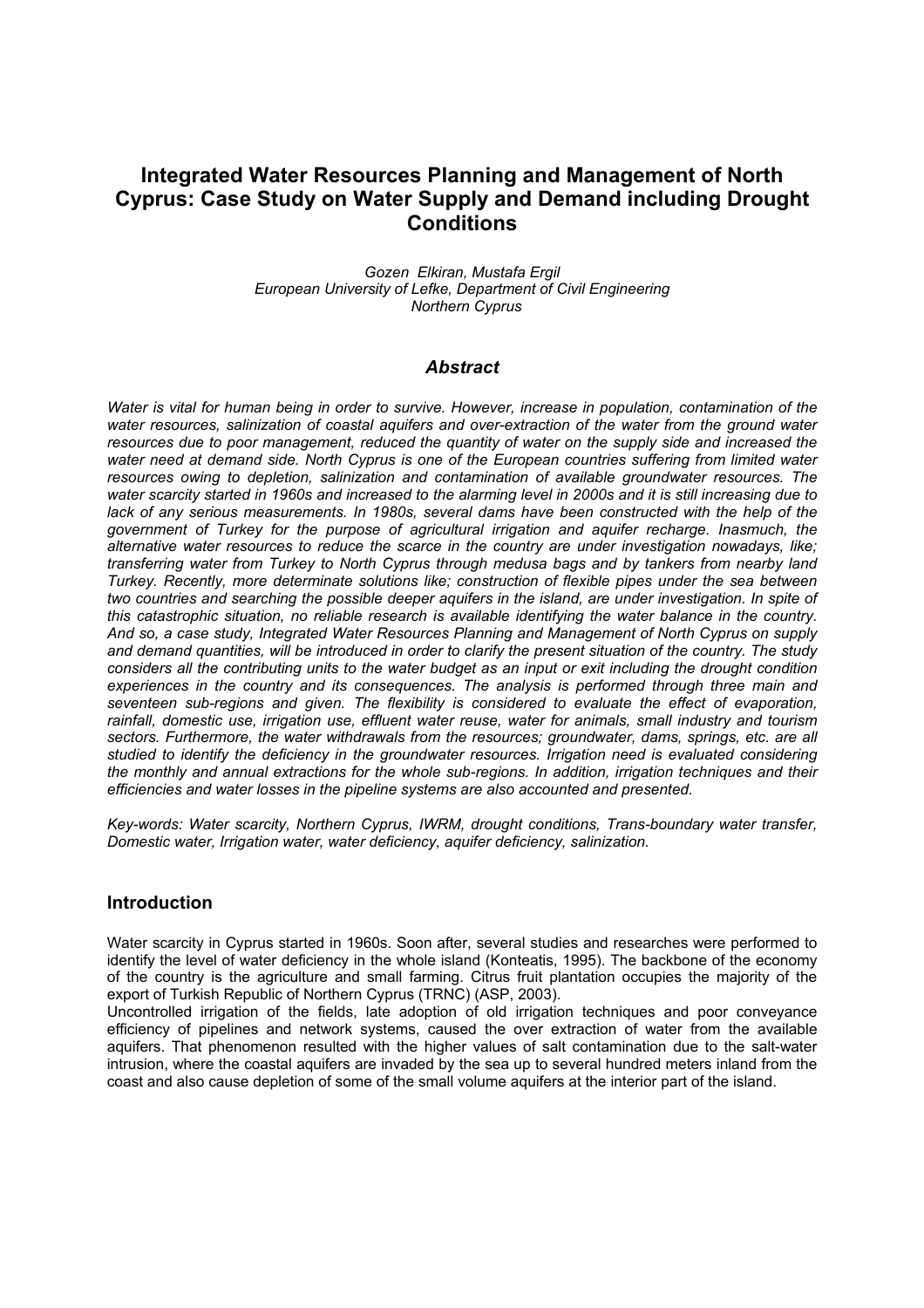|                   | Type of land (are) |           |           |           |            |           |  |  |  |  |  |  |
|-------------------|--------------------|-----------|-----------|-----------|------------|-----------|--|--|--|--|--|--|
| Regions           | Agricultural       | Forest    | Grazing   | Unused    | Total      | Irrigated |  |  |  |  |  |  |
| <b>LMR</b>        | 5,934,320          | 500,524   | 455,640   | 1,943,703 | 8,834,189  | 698,323   |  |  |  |  |  |  |
| C. Lefkosa        | 1,412,262          | 3,505     | 51,117    | 442,598   | 1,909,482  | 3,011     |  |  |  |  |  |  |
| Degirmenlik       | 726,760            | 183,131   | 69,271    | 162,743   | 1,141,906  | 13,394    |  |  |  |  |  |  |
| Ercan             | 1,648,210          | 2,863     | 48,214    | 271,199   | 1,970,486  | 9,888     |  |  |  |  |  |  |
| Guzelyurt         | 1,696,330          | 42,957    | 276,563   | 558,317   | 2,574,168  | 611,939   |  |  |  |  |  |  |
| Lefke             | 450,758            | 268,068   | 10,475    | 508,846   | 1,238,147  | 60,091    |  |  |  |  |  |  |
| <b>MMR</b>        | 9,903,721          | 3,461,142 | 1,020,434 | 3,327,645 | 17,712,939 | 201,940   |  |  |  |  |  |  |
| Magosa A          | 834,279            | 36,562    | 79,800    | 495,508   | 1,446,148  | 43,603    |  |  |  |  |  |  |
| Magosa B          | 1,225,264          | 1,632     | 94,475    | 392,056   | 1,713,427  | 5,285     |  |  |  |  |  |  |
| Akdogan           | 1,774,766          | 3,358     | 111,198   | 783,576   | 2,672,898  | 30,774    |  |  |  |  |  |  |
| Y. Erenkoy        | 1,486,711          | 1,296,114 | 112,175   | 527,495   | 3,422,494  | 78,461    |  |  |  |  |  |  |
| Mehmetcik         | 1,244,689          | 559,013   | 96,215    | 240,510   | 2,140,426  | 16,816    |  |  |  |  |  |  |
| Y. Iskele         | 998,387            | 602,478   | 159,506   | 416,578   | 2,176,948  | 15,320    |  |  |  |  |  |  |
| Gonendere         | 989,490            | 238,356   | 165,111   | 156,362   | 1,549,320  | 4,536     |  |  |  |  |  |  |
| Gecitkale         | 1,350,135          | 723,629   | 201,954   | 315,560   | 2,591,278  | 7,145     |  |  |  |  |  |  |
| <b>GMR</b>        | 2,866,050          | 2,469,673 | 158,142   | 943,163   | 6,437,026  | 100,362   |  |  |  |  |  |  |
| <b>Girne East</b> | 464,551            | 850,159   | 25,218    | 308,590   | 1,648,517  | 16,110    |  |  |  |  |  |  |
| <b>Girne West</b> | 272,189            | 403,895   | 776       | 154,048   | 830,908    | 45,789    |  |  |  |  |  |  |
| Bogaz             | 675,469            | 272,764   | 72,027    | 182,262   | 1,202,522  | 8,238     |  |  |  |  |  |  |
| Camlibel          | 1,453,841          | 942,855   | 60,121    | 298,263   | 2,755,079  | 30,225    |  |  |  |  |  |  |
| North Cyprus      | 18,704,091         | 6,431,339 | 1,634,216 | 6,214,511 | 32,984,154 | 1,000,625 |  |  |  |  |  |  |

Table 1: Regional land distribution of North Cyprus (2002)

North Cyprus (NC) has a population of 200 000 with an irrigable land of nearly 87 km<sup>2</sup> (Table 1). On the other hand, the population of stock farming is 300 000. The foreign students within the Universities are about 26 000 and the bed capacity of the hotels within the tourism sector is 3 000 (DPO, 2002).

He country is divided into three main regions, Lefkosa (LMR), Magosa (MMR), and Girne (GMR), and seventeen sub-regions (Fig. 1). The land distribution among regions are tabulated and given in Table 1 (ASP 2003).

In this study, the monthly water requirements of the whole sectors within the country, including municipal needs were investigated in the seventeen sub-regions of the country. Thus, the water deficiencies of the aquifers, water withdrawals from the resources, sector-wise water consumptions, evaporation effects within the region, water losses due to the old conveyance systems, the amount of water wasted due to late adoption of the new irrigation techniques and the additional amount of water required are all determined. Furthermore, the water deficiencies in the aquifers under drought conditions experienced in the country are also studied and the consequences in the aquifers are designated. In NC, rationing of water supply to the users is effectively used in the dry seasons by the authorities in order to reduce the water consumptions. Also, it is believed that only 80 % of the irrigation water can be supplied to the crops or orchards owing to the limitations in the aquifer storages in the drought seasons.

# **Water Budget of TRNC**

The only source replenishes the water resources of NC is the rainfall. An analysis of rainfall over South Cyprus indicates that, there is 14 % reduction of rainfall in the present time than the beginning of this century. Investigations of rainfall on Cyprus also revealed that, only 20 % of the rainfall is in fact, contributing to the water budget. The remaining portion returns to the atmosphere through evapotranspiration (Kypris, 1995).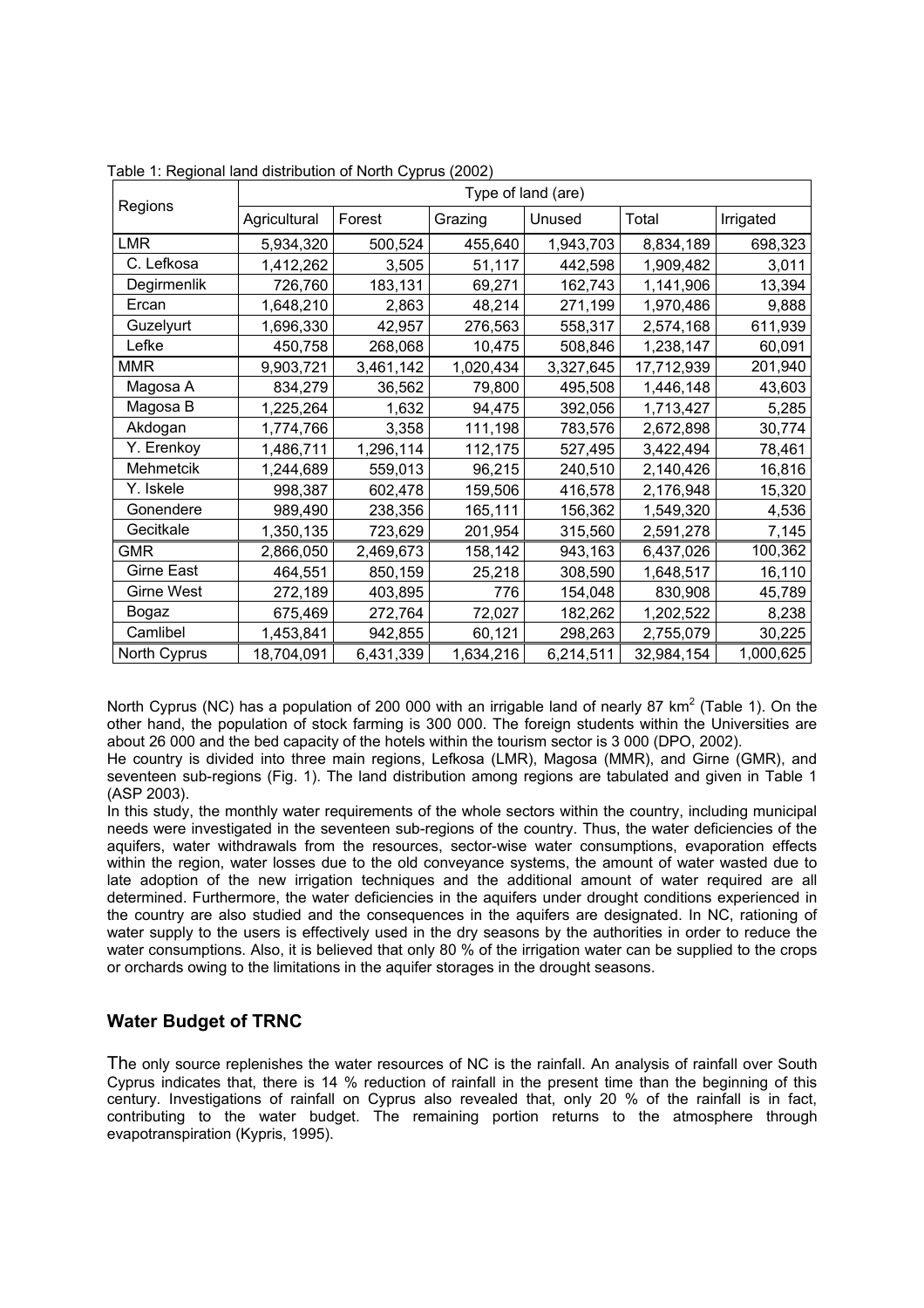

Figure 1: Main Agricultural Regions and Sub-regions of North Cyprus

The rainfall degradation in NC is experienced more effectively. This can also be seen after application of the moving average technique to the annual average values, from 1974 to 2001 (Fig. 2). Unfortunately, it has been discovered that the rainfall trend is decreasing, 2.2 mm per annum (Fig. 3). The same value is observed when alternative years of moving averages are used for the same data (Goymen, 2003).

Since the water deficiency is realized in 1980s, to overcome this situation with the help of DSI of Turkey, 41 dams were constructed, of which, only 16 of them were aimed to store water for irrigation purposes. The remaining were constructed for preventing the direct flow to the sea and thus, contributing more efficiently to the aquifer recharge. Efficient reuse of effluent water for irrigation is out of the concept, due to traditional belief among the society. Desalination plants are introduced by some of the institutions in year 2000, due to shortage of natural resources and availability of brackish water within the coastal regions (Ozturk, 1995).

Water outputs from the water budget are irrigation, municipal needs, industrial water consumption, stock farming, transmission line and the network system losses, unused effluent water and uncontrolled small seasonal spring flows that directly flows to the sea (Fig.2).

# **Available Water Resources**

North Cyprus is a semi-arid country with a typical Mediterranean climate of hot and dry summers and mild winters. The average temperature falls below 0  $^{\circ}$ C at the peaks in winters and rise above 40  $^{\circ}$ C at the plains in summers (Elkiran, 2002). Rainfall distribution over the country varies considerably among these regions. The minimum average annual value is measured at Central Mesaoria region as 294.7 mm and the maximum annual average at Northern Coast and Besparmak Mountains are as 456.6 mm. The average rainfall value for the overall country is 373.3 mm/year. Based on 50 years data, the analysis reveals that, there is 1 mm/year reduction of the rainfall, whereas, 2.2 mm/year is reached when only the last 15 years values are used (Fig. 3) (Goymen, 2003).

Snow is rarely occurs upon the upper hills of Besparmak Mountains at the North and is usually available at the peaks of Trodos Mountains throughout the year at the South Cyprus. The maximum snowfall over the Northern part of Cyprus in the last ten years (1992-2002) is measured to be as 15 cm on Besparmak, Selvilitepe and Kantara hills (Kibris, 2003; Goymen, 2003). The Southern part of the Island has a snowfall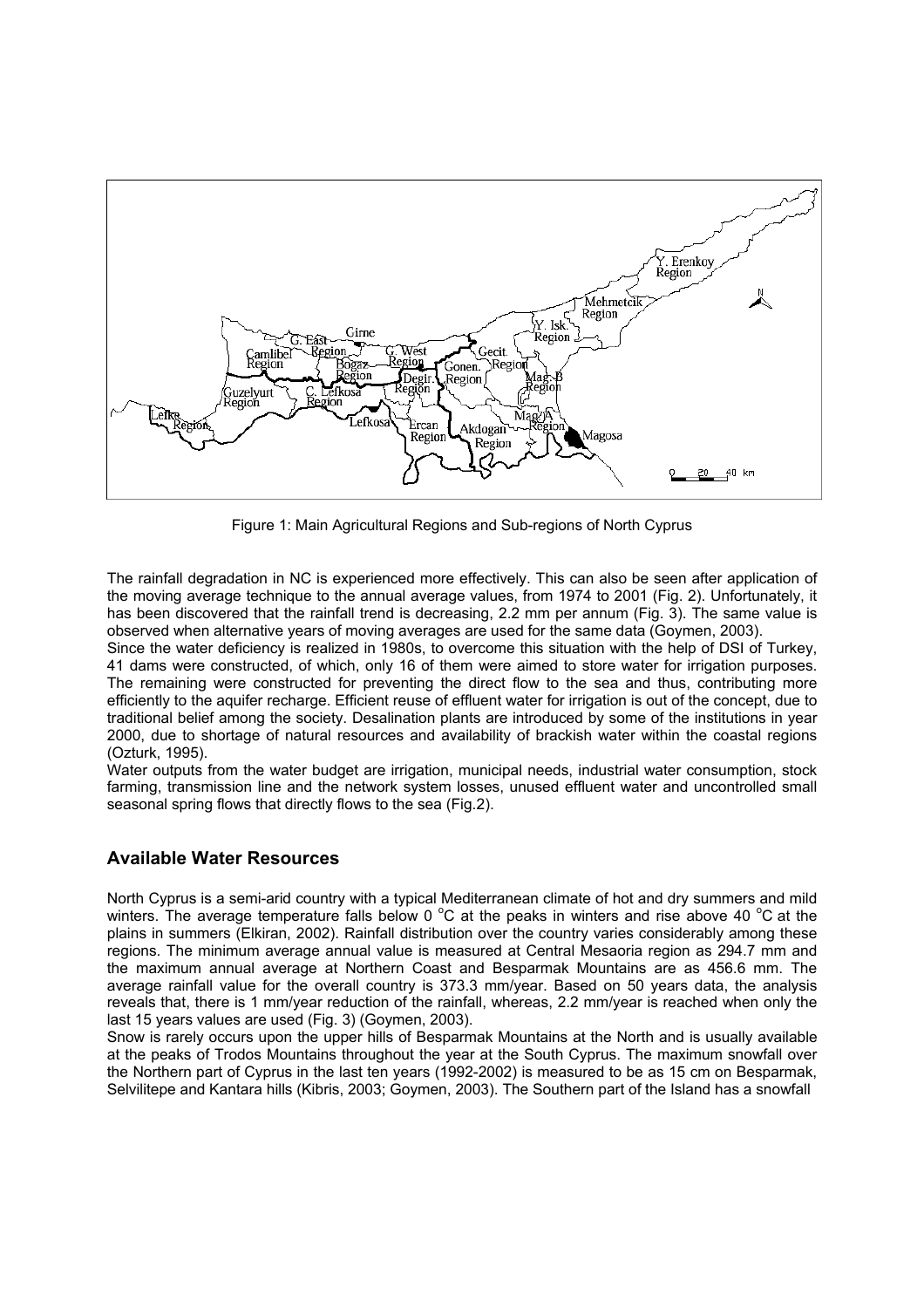

Figure 2: Water Balance Scheme of TRNC

of varying depth from 0.5m to 3m yielding an amount of 100 MCM per year, that are mostly occurring during the months of January and February (Konteatis, 1995).

Since 1998 till 2002, large water bags towed by ships of varying capacity from 10 000 to 30 000  $m^3$  were used in order to overcome the municipal water needs of NC. These bags were filled at Anamur, Turkey and brought to Kumkoy coast near Guzelyurt. The first ship that was arrived in September 1998 until the end of that year, unfortunately carried only 65 374  $m^3$  of water in five trips which was highly below the initial expectations. In fact the total quantity of water imported from Turkey during five years (1998-2002) by this way was only 4.1 MCM (Fig. 4). However, the expected amount per annum was about 5 MCM for the initial estimates (SID, 2002).



Figure 3: The rainfall trend and two and three years of moving averages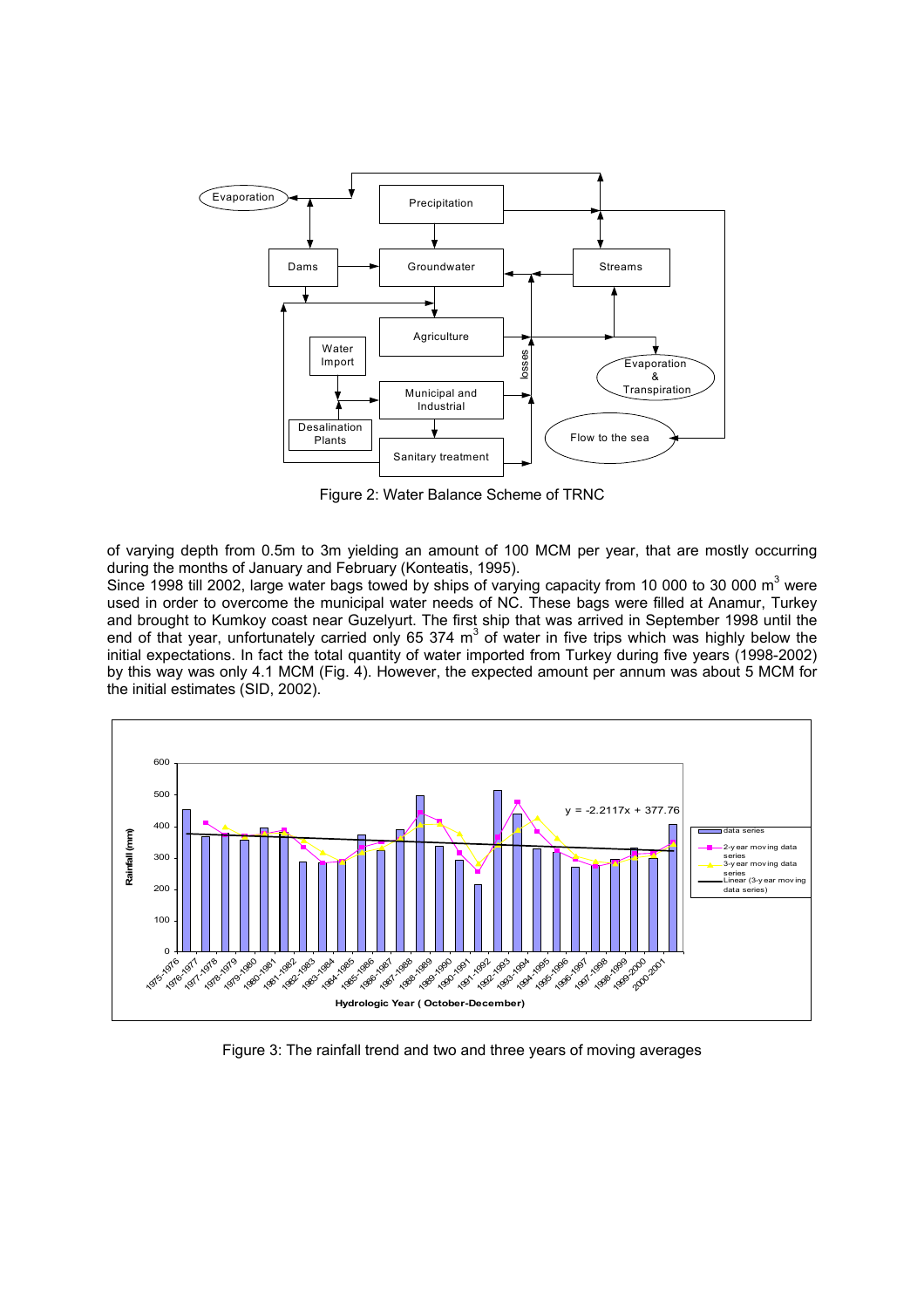

Figure 4: Monthly water transport quantities between years 1998 and 2002 in Thousands Cubic Meter (TCM)

In North Cyprus, three central treatment plants were constructed to treat the sewerage waste water of the cities Girne, Lapta, and Lefkosa. The first two of these plants that are located in GMR have capacities only to treat black water up to 600 m<sup>3</sup>/day, but this quantity reduces to 50 % during winter season since the utilization of the freshwater is reduced. Lefkosa Central Plant, treats about 10 000 m<sup>3</sup>/day of the sewerage water where 6 000 m<sup>3</sup> of this black-water is collected from the North and the remaining is pumped from the Southern part of the city (SID, 2002).

Yearly an average of 3.6 MCM of effluent water is treated at Lefkosa Plant and diverted into the stream channel for evaporation, since the reuse of this treated water for the irrigation of alternative crop patterns are not accepted by the farmers psychologically. However, recently, farmers are using restricted quantity of this treated water for irrigation purposes, but neither the amount of the water nor the types of the crop patterns grown are known officially (SID, 2002).

There is no perennial stream in North Cyprus. Ten of the streams that are originated from the South carry an average of 43 MCM of water. However, most of these streams are controlled at their upper reaches by the recently constructed dams at the South, hence, reducing the water potential of the North. The other 28 streams that are located at the North are approximately discharging 27 MCM of water annually (Ozturk, 1995).

In the period of 1974-1984, 20 dams have been constructed for water storage and recharge purposes. The approximate storage of the water within these dams is around 20 MCM per year. Furthermore, until 1990, 15 more dams were constructed of having an extra storage capacity of 15 MCM per year (Ozturk, 1995).

The amount of municipal drinking water that is supplied from 162 wells and boreholes is about 24.5 MCM and from the streams is nearly 0.34 MCM per year. It is believed that, 500 m<sup>3</sup>/day of water is pumped to the South from the North and nearly the same amount of water has been pumped back due to common piping systems within the cities (SID, 2002).

Irrigation water is supplied both from the available dams and the nearby wells. Variable values had been proposed for this utilized quantity of water in the literature due lack of measurements and control facilities. These values are within the range of 82.5 MCM (Bicak, 2000) and 144 MCM (Ozturk, 1999).

# **Agriculture**

Agriculture, contributes a lot to the economy of the island. Citrus fruit occupies the greatest part of the production in agriculture and hence, its contribution to the export is also considerably high. The main crop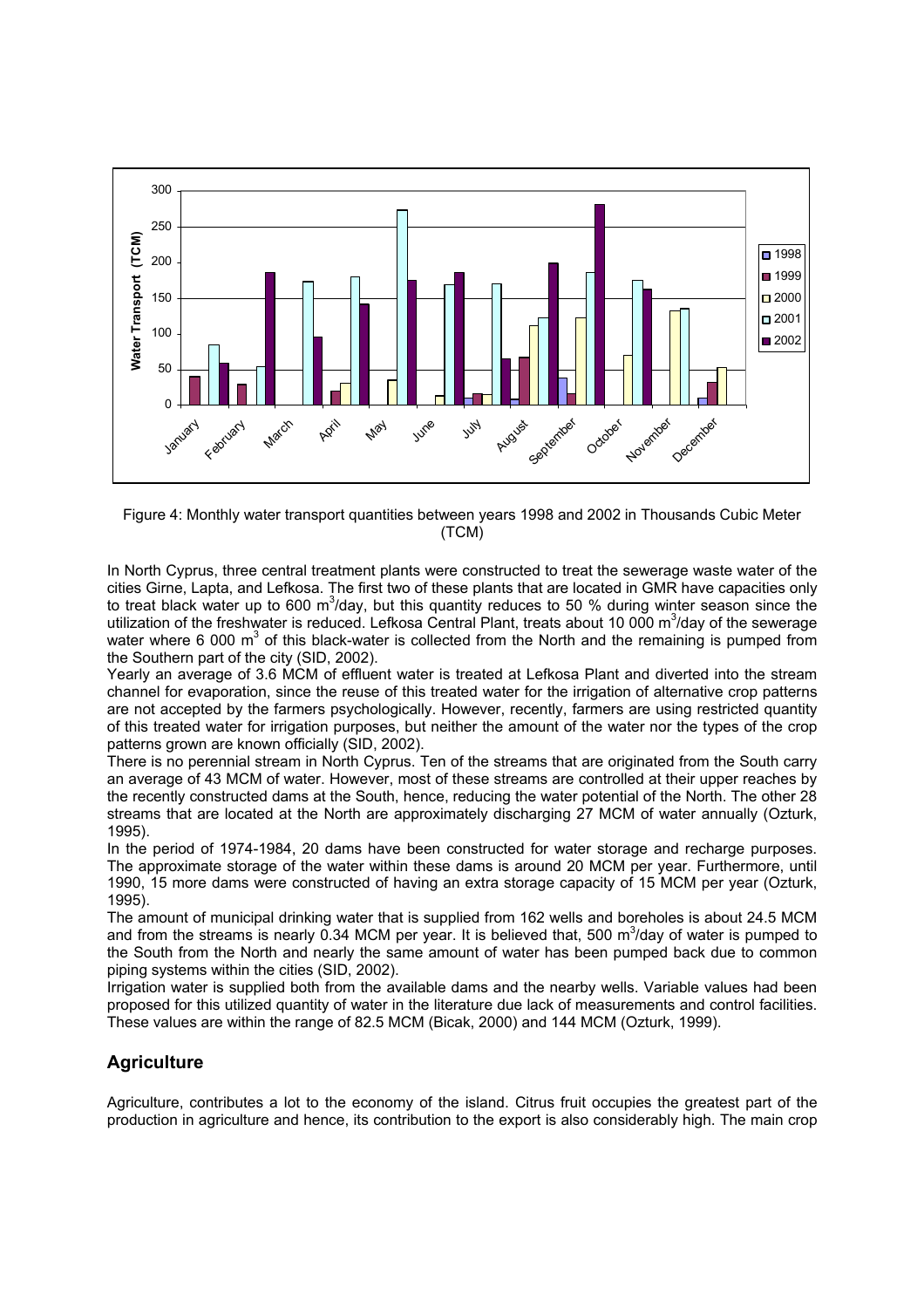patterns grown in the agricultural sector are, cereals, pulses, fodder crops, grapes and citrus fruits, of which they constitute 52 % of the agricultural land (ASP, 2003). The ratio of population working in agricultural sector in TRNC is 16.5 % based on census 2001, but this value was reaching up to 37.34 % in 1982. The reason of reduction is due to the existing embargoes for the exports (ASP, 2003).

#### **Municipal Needs**

The municipal water supply overcomes the needs of the householders, the farmers that are dealing with the stock farming, the tourism sector and the small industrial sector of NC. The amount of the water, that is supplied to the public needs, in drought seasons is controlled and restricted by applying a twice in a week type rotational water supply scheme. However, the tourism sector is highly affected by limitations and recently, they found a way to reuse the effluent water for irrigating their gardens (SID, 2002).

The rotational supply of water to the public caused the home gardens to be dried up. This scheme is also effectively experienced in the South reducing 33 % of the water consumption (Georgiou, 2002). It is unfortunate to note that, in NC, the losses within the pipelines and network systems are in the range of 30- 60 % due to late non-renewal of the rather old pipes (SID, 2002).

#### **Consumptive Water Requirements**

The consumptive water requirements (CWR) of different sectors in TRNC are given in Table 2.

| Sectors             | CWR (I/day/capita) |
|---------------------|--------------------|
| House holders       | 250                |
| Cattle              | 50                 |
| Sheep               | 15                 |
| <b>Universities</b> | 150                |
| Tourism             | 200                |

Table 2: Consumptive water requirements of different sectors in TRNC.

In Southern part of Cyprus, investigations revealed that, more than 80% of the rainfall over the land surface returns to the atmosphere through evapotranspiration (Socratous, 2000). Although there is no detailed study in the North, it is assumed that, nearly 90% of this precipitated water returns to the atmosphere. The total annual rainfall on TRNC is about 1250 MCM and the evaporation from the surface is hence, estimated to be 1000 MCM, indicating that, only 250 MCM of water is contributing to the water resources budget of TRNC.

# **Groundwater**

Groundwater constitutes the major part of the water resources in the North. Available unconfined aquifers are used to supply potable water for the public needs and for the irrigation requirements. However, over extraction of water from these aquifers and due to poor recharge capacities resulted in the depletion of available freshwater within the aquifers. It is important to note that, due to this excess pumping, the contamination of the aquifers by sea water intrusion within the coastal regions reaches to an alarming stage and in some localized areas, the NaCl concentration is even reaching as high as 5000 ppm that is high beyond the world standards (Elkiran, 2002).

In NC, domestic and irrigation water are supplied mainly from the groundwater resources, dams and from the semi-perennial small springs. The aquifers in the island characterized into 13 groups within 8 hydrologic regions, which are having variable capacities (JMD, 2002). Based on 1970s estimates, the annual safe yield of these aquifers were nearly 74.1 MCM however, it is estimated that 28.9 MCM of water is over extracted from these aquifers (UNDP, 1970; DSI, 2002).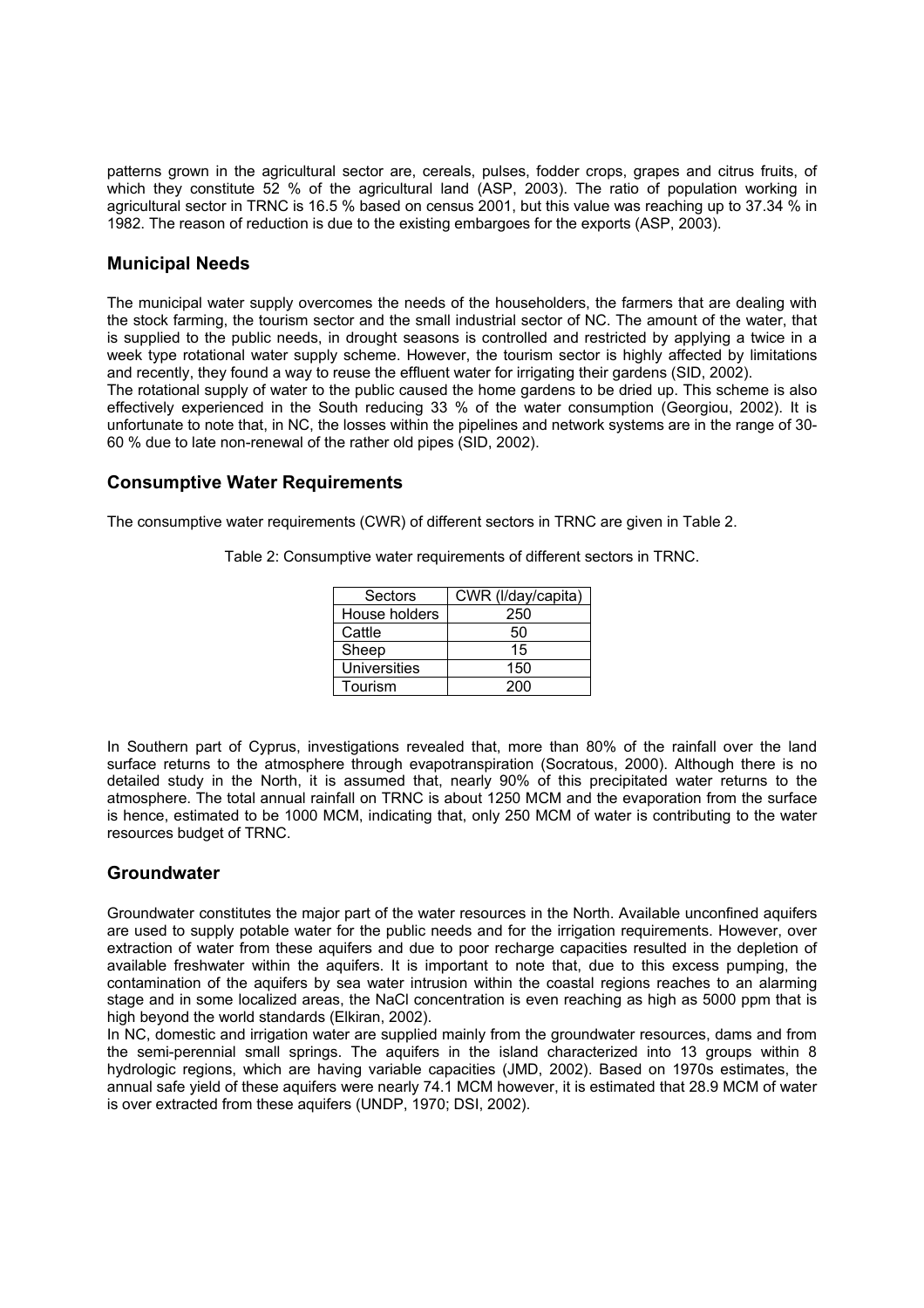| <b>Aquifers</b>                   | Recharge<br>$(10^6 \text{ m}^3)$ | <b>Safe Yield</b><br>$(10^6 \text{ m}^3)$ | Withdrawals<br>$(10^6 \text{ m}^3)$ | <b>Situation</b><br>$(10^6 \text{ m}^3)$ |
|-----------------------------------|----------------------------------|-------------------------------------------|-------------------------------------|------------------------------------------|
| Guzelyurt                         | 37                               | 37                                        | 57                                  | $-20$ (deficit)                          |
| Akdeniz                           | 1.5                              | 1.5                                       | 1.5                                 |                                          |
| Lefke-G.Konagi-Y. dalga           | 15.5                             | 6                                         | 6                                   |                                          |
| Yesilirmak                        | 7                                | 1.5                                       | 1.5                                 | $\overline{\phantom{0}}$                 |
| Girne Mountains                   | 11.5                             | 11.5                                      | 11.5                                |                                          |
| Magosa                            | 2                                | 2                                         | 8.5                                 | $-6.5$ (deficit)                         |
| Beyarmudu                         | 0.5                              | 0.5                                       | 0.5                                 |                                          |
| Cayonu-Guvercinlik-<br>Turkmenkov | $\overline{c}$                   | $\overline{c}$                            | $\overline{c}$                      |                                          |
| Lefkosa-Serdarli                  | 0.5                              | 0.5                                       | 0.5                                 |                                          |
| Yesilkov                          | 1.6                              | 1.6                                       | 3                                   | $-1.4$ (deficit))                        |
| Girne Coast                       | 5                                | 5                                         | 5                                   |                                          |
| Yedikonuk-Buyukkonuk              | 0.3                              | 0.3                                       | 0.3                                 | ۰                                        |
| Dipkarpaz                         | 1.5                              | 1.5                                       | 1.5                                 | ٠                                        |
| Korucam                           | 1.2                              | 1.2                                       | 1.2                                 |                                          |
| Others                            | $\overline{c}$                   | $\overline{c}$                            | $\overline{c}$                      |                                          |
| <b>Total</b>                      | 89.1                             | 74.1                                      | 103                                 | $-28.9$ (deficit)                        |

Table 3: Aquifer capacities and the consequences after annual extractions in NC (DSI 2003)

Guzelyurt aquifer, which is the biggest coastal aquifer in the North located at the westernmost of the island, supplies water, not only for irrigation requirements of the region but also for the municipal needs of Lefkosa and Gazi Magusa cities. Although the total storage capacity of the aquifer is 920 MCM, recent studies proves that, the aquifer is depleting and the average water table level is reaching 70 meters below the mean sea level in some local areas (Ergil, 1999).

The second important aquifer is the Girne Coastal Aquifer. The aquifer is elongated through the Northern coast of the island with a thin strip of 1.5 km in width. The aquifer area is about 40 km<sup>2</sup> with an average annual replenishment of 10.5 MCM (Mollaoglu, 1985).

#### **Integrated Water resources Analysis**

In order to evaluate the water resources of the country, integrated water resources management is considered to reduce the diversity in the management. Therefore, the data collected from the departmental offices are worked until the unity satisfied and then a program prepared in excel are applied for complete evaluation. In the calculation, above mentioned units and those others have not been specified are considered and the budget prepared (Elkiran and Ergil 2004). For specification of the irrigation water, crop base consumptive water requirements are determined through Blaney-Criddle and Penman method (Kilickaya, 1977, Allen et al, 1998, Elkiran, 2004). The irrigation techniques available and the corresponding efficiencies are considered for sensitive results. The available surface water data values are used directly, however the data for missing months are derived using interpolation and extrapolation techniques. Additionally, the surface water is considered to be used in the whole sectors initially and the remaining excess need is let to be subtracted from the groundwater resources. All the calculations are performed separately so that to evaluate the water consumptions as, home base, universities, livestock, agricultural irrigation, water losses, and tourism sector, in monthly base and in total. The water resources used in water supply is also considered separately in order to clarify the water deficits within the aquifers. The management under drought conditions is also studied to give the reader an idea about the quantity of the water that can be saved during the rationing of water. The results of the analysis are presented in Tables 4 through 7.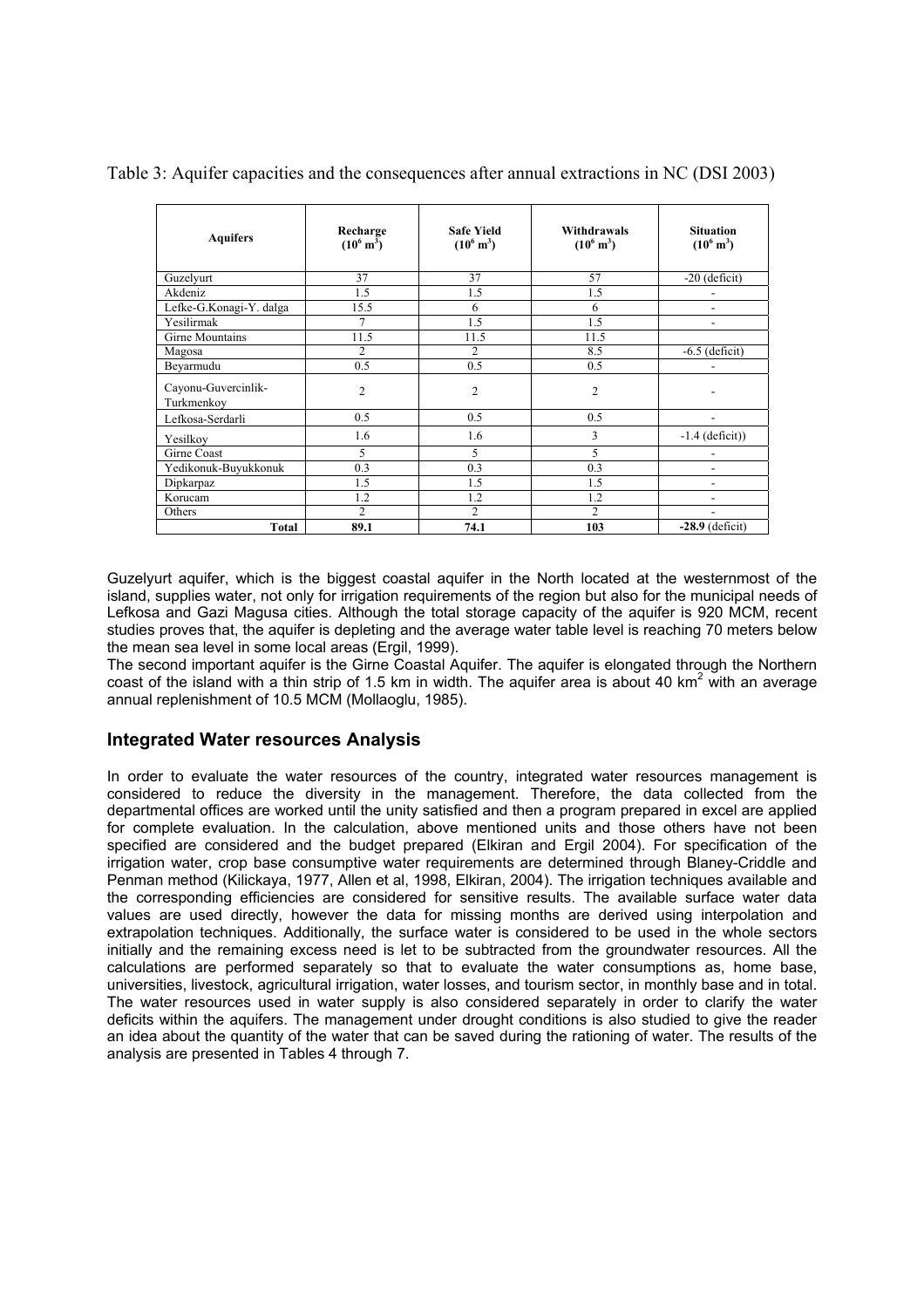| <b>LMR</b>  |            | <b>Agricultural Use</b> |            |           |               |                | <b>Domestic Use</b> |           |              | Total       | <b>Available Resources</b> |              |                            |                | Gr. Water       |              |  |
|-------------|------------|-------------------------|------------|-----------|---------------|----------------|---------------------|-----------|--------------|-------------|----------------------------|--------------|----------------------------|----------------|-----------------|--------------|--|
|             | Irrigation | Losses                  | Total      | L. Stock  | <b>Hotels</b> | Univ.          | <b>Houses</b>       | Loses     | <b>Total</b> | Consump.    | <b>Springs</b>             | Sanitary     | Dams                       | <b>Balloon</b> | Desal.<br>Water | Extract.     |  |
| C. Nicosia  | 107.014    | 90,255                  | 197,269    | 86.802    | 18,834        | 251,762        | 4.563.048           | 1,476,134 | 6,396,579    | 6,593,848   | $\overline{0}$             | 3,539,160    | 197,269                    | $\theta$       | $\theta$        | $\mathbf{0}$ |  |
| Degirmenlik | 656,420    | 581,778                 | 1,238,198  | 181,097   | $\mathbf{0}$  | $\mathbf{0}$   | 1,751,453           | 579,765   | 2,512,314    | 3,750,512   | 20,220                     | $\mathbf{0}$ | 277,380                    | $\mathbf{0}$   | $\mathbf{0}$    | 3,452,912    |  |
| Ercan       | 431,911    | 431,910                 | 863,821    | 191,391   | $\mathbf{0}$  | $\mathbf{0}$   | 144,905             | 100,889   | 437,185      | 1,301,006   | $\overline{0}$             | $\theta$     | $\theta$                   | $\theta$       | $\Omega$        | 1,301,006    |  |
| Guzelyurt   | 37,019,737 | 14,518,964              | 51,538,701 | 303,633   | 2,774         | $\overline{0}$ | 7,040,183           | 2,203,977 | 9,550,566    | 61,089,267  | $\overline{0}$             | $\theta$     | $\Omega$                   | 1,694,720      | $\Omega$        | 65,813,605   |  |
| Lefke       | 3.169.043  | 2,276,200               | 5,445,243  | 27,917    | 5,256         | 38.647         | 689,668             | 228,446   | 989,934      | 6,435,177   | $\overline{0}$             | $\mathbf{0}$ | 2,858,384                  | $\mathbf{0}$   | $\mathbf{0}$    | 3,576,793    |  |
| Total       | 41,384,124 | 17,899,108              | 59,283,232 | 790,840   | 26,864        | 290,408        | 14,189,256          | 4,589,210 | 19,886,578   | 79,169,810  | 20,220                     | 3.539.160    | 3,333,033                  | 1,694,720      | $\mathbf{0}$    | 74,144,316   |  |
| <b>MMR</b>  |            | <b>Agricultural Use</b> |            |           |               |                | <b>Domestic Use</b> |           |              | Total       |                            |              | <b>Available Resources</b> |                |                 | Gr. Water    |  |
|             | Irrigation | Losses                  | Total      | L. Stock  | <b>Hotels</b> | Univ.          | <b>Houses</b>       | Loses     | <b>Total</b> | Consump.    | <b>Springs</b>             | Sanitary     | Dams                       | <b>Balloon</b> | Desal.<br>Water | Extract.     |  |
| Magosa A    | ,816,751   | 1,602,683               | 3,419,434  | 125,412   | 125,414       | 343,711        | 2,735,036           | 998,872   | 4,328,445    | 7,747,879   | $\overline{0}$             | 36,870       | $\mathbf{0}$               | $\Omega$       | $\mathbf{0}$    | 7,711,010    |  |
| Magosa B    | 223,475    | 202,612                 | 426,087    | 92.360    | $\mathbf{0}$  | $\mathbf{0}$   | 259,789             | 105,645   | 457,793      | 883.880     | $\overline{0}$             | $\mathbf{0}$ | $\overline{0}$             | $\mathbf{0}$   | $\overline{0}$  | 883,880      |  |
| Akdogan     | .502,041   | 1,244,703               | 2,746,744  | 179,180   | $\mathbf{0}$  | $\mathbf{0}$   | 667,129             | 253,893   | 1,100,202    | 3,846,946   | $\overline{0}$             | $\mathbf{0}$ | $\mathbf{0}$               | $\mathbf{0}$   | $\Omega$        | 3,846,946    |  |
| Y.Erenkoy   | 2.498.582  | 2,309,537               | 4,808,119  | 180.396   | 4.672         | $\overline{0}$ | 843,515             | 308,575   | 1,337,158    | 6,145,277   | $\mathbf{0}$               | $\mathbf{0}$ | $\mathbf{0}$               | $\mathbf{0}$   | $\mathbf{0}$    | 6,145,277    |  |
| Mehmetcik   | 739,200    | 718,485                 | 1,457,685  | 96,517    | $\mathbf{0}$  | $\overline{0}$ | 458,258             | 166,432   | 721,207      | 2,178,892   | 5,188                      | $\mathbf{0}$ | $\mathbf{0}$               | $\mathbf{0}$   | $\overline{0}$  | 2,173,704    |  |
| Y. Iskele   | 489,297    | 471,558                 | 960.854    | 120.054   | 39.420        | $\overline{0}$ | 854.191             | 304,100   | 1,317,765    | 2,278,619   | 43,559                     | 5,422        | 306,562                    | $\Omega$       | $\Omega$        | 1,923,075    |  |
| Gonendere   | 244,861    | 244,861                 | 489,722    | 71,728    | $\bf{0}$      | $\overline{0}$ | 492,750             | 169,343   | 733,821      | 1,223,543   | 13,354                     | $\mathbf{0}$ | 489,722                    | $\mathbf{0}$   | $\mathbf{0}$    | 720,467      |  |
| Gecitkale   | 359,569    | 352,241                 | 711,810    | 145,553   | $\mathbf{0}$  | $\mathbf{0}$   | 133,316             | 83,661    | 362,530      | 1,074,340   | 26.384                     | $\mathbf{0}$ | 707.038                    | $\mathbf{0}$   | $\mathbf{0}$    | 340,918      |  |
| Total       | 7,873,776  | 7,146,679               | 15,020,455 | 1,011,200 | 169,506       | 343,711        | 6,443,984           | 2,390,520 | 10,358,920   | 25,379,375  | 88,485                     | 42,292       | 1,503,322                  | $\bf{0}$       | $\mathbf{0}$    | 23,745,276   |  |
| <b>GMR</b>  |            | <b>Agricultural Use</b> |            |           |               |                | <b>Domestic Use</b> |           |              | Total       |                            |              | <b>Available Resources</b> |                |                 | Gr. Water    |  |
|             | Irrigation | Losses                  | Total      | L. Stock  | <b>Hotels</b> | Univ.          | <b>Houses</b>       | Loses     | Total        | Consump.    | <b>Springs</b>             | Sanitary     | Dams                       | <b>Balloon</b> | Desal.<br>Water | Extract.     |  |
| Girne East  | 924,090    | 899,334                 | 1,823,424  | 73,812    | 317,696       | 40,892         | 1,988,246           | 726,194   | 3,146,840    | 4,970,264   | 12,648                     | 41,026       | 870,424                    | $\theta$       | 109,500         | 3,936,666    |  |
| Girne West  | 2.852.639  | 2,762,887               | 5,615,526  | 8,588     | 251,193       | $\mathbf{0}$   | 1,028,661           | 386.533   | 1,674,976    | 7,290,502   | 107,053                    | 7,321        | $\overline{0}$             | $\mathbf{0}$   | $\overline{0}$  | 7,176,128    |  |
| Bogaz       | 374,964    | 365,139                 | 740,103    | 146,343   | $\bf{0}$      | $\mathbf{0}$   | 1.043.900           | 357,073   | 1,547,316    | 2.287.419   | 2.209                      | $\mathbf{0}$ | 283,042                    | $\Omega$       | $\mathbf{0}$    | 2,002,168    |  |
| Camlibel    | 1,312,878  | 1,164,990               | 2,477,868  | 156,691   | $\mathbf{0}$  | $\mathbf{0}$   | 261,523             | 125,464   | 543,677      | 3,021,545   | 153,914                    | $\theta$     | 1,382,644                  | $\mathbf{0}$   | $\overline{0}$  | 1,484,987    |  |
| Total       | 5,464,572  | 5,192,349               | 10,656,921 | 385,435   | 568,889       | 40.892         | 4.322.330           | 1,595,264 | 6,912,809    | 17,569,730  | 275,824                    | 48,347       | 2,536,109                  | $\mathbf{0}$   | 109,500         | 14,599,950   |  |
| <b>TRNC</b> | 54,722,472 | 30,238,136              | 84,960,608 | 2,187,474 | 765,259       | 675,011        | 24,955,569          | 8,574,994 | 37,158,307   | 122,118,915 | 384,529                    | 3,629,798    | 7,372,465                  | 1,694,720      | 109,500         | 112,489,542  |  |

Table 4: Sub-regional details of water consumptions and water supplies in 2002  $(m^3)$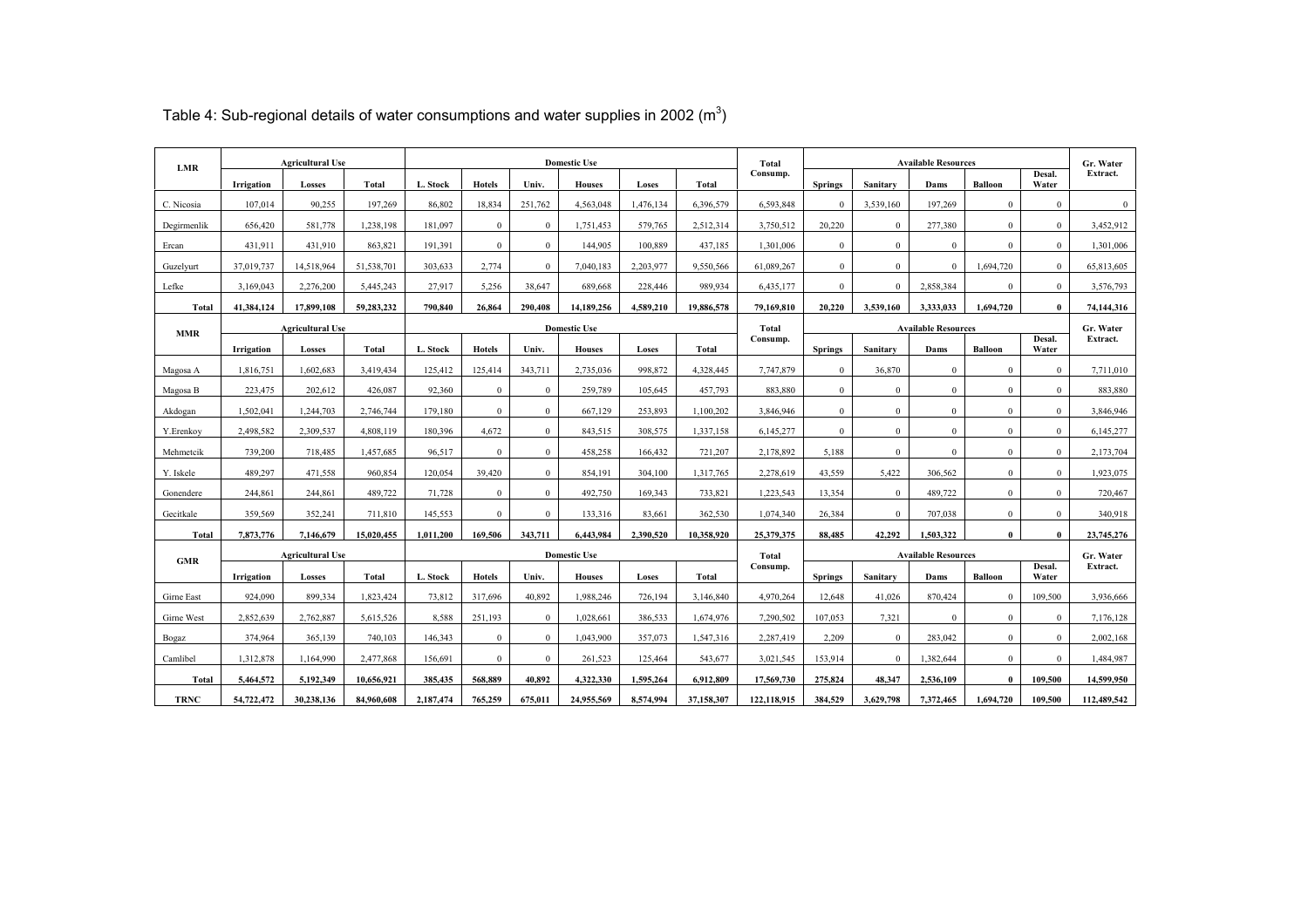| <b>LMR</b> |              | <b>Agricultural Use</b> |              | <b>Domestic Use</b> |               |         |                     |           | Total      |            |                            | <b>Available Resources</b> |              |                | Gr. Water       |            |
|------------|--------------|-------------------------|--------------|---------------------|---------------|---------|---------------------|-----------|------------|------------|----------------------------|----------------------------|--------------|----------------|-----------------|------------|
|            | Irrigation   | Losses                  | Total        | L. Stock            | <b>Hotels</b> | Univ.   | <b>Houses</b>       | Loses     | Total      | Consump.   | <b>Springs</b>             | Sanitary                   | Dams         | <b>Balloon</b> | Desal.<br>Water | Extrac.    |
| October    | 3,247,400    | 1,405,406               | 4,652,806    | 67,167              | 2,282         | 34,587  | 1,214,115           | 395,445   | 1,713,597  | 6,366,403  | 1,566                      | 274,874                    | 469,207      | 173,990        | $\overline{0}$  | 5,721,640  |
| November   | 121,907      | 103,659                 | 225,566      | 65,001              | 2,208         | 33,471  | 1,174,951           | 382,689   | 1,658,319  | 1,883,885  | 2,063                      | 380,010                    | 57,950       | 135,070        | $\Omega$        | 1,688,802  |
| December   | $\mathbf{0}$ | $\mathbf{0}$            | $\mathbf{0}$ | 67,167              | 2,282         | 34,587  | 1,214,115           | 395,445   | 1,713,597  | 1,713,597  | 3,047                      | 392,677                    | $\mathbf{0}$ | $\mathbf{0}$   | $\overline{0}$  | 1,710,550  |
| January    | $\bf{0}$     | $\bf{0}$                | $\mathbf{0}$ | 67,167              | 2,282         | 34,587  | 1,214,115           | 395,445   | 1,713,597  | 1,713,597  | 2,471                      | 392,677                    | $\mathbf{0}$ | 58,180         | $\mathbf{0}$    | 1,652,946  |
| February   | $\mathbf{0}$ | $\mathbf{0}$            | $\mathbf{0}$ | 60,667              | 2,061         | 10,419  | 1,078,331           | 345,444   | 1,496,922  | 1,496,922  | 1,406                      | 354,676                    | $\mathbf{0}$ | 186,180        | $\overline{0}$  | 1,309,336  |
| March      | 11,046       | 11,046                  | 22,091       | 67,167              | 2,282         | 27,575  | 1,207,104           | 391,238   | 1,695,367  | 1,717,458  | 1,324                      | 392,677                    | 7,365        | 95,110         | $\mathbf{0}$    | 1,613,659  |
| April      | 3,163,124    | 1,242,936               | 4,406,059    | 65,001              | 2,208         | 26,685  | 1,168,165           | 378,618   | 1,640,677  | 6,046,736  | 1,531                      | 304,008                    | 342,245      | 140,610        | $\mathbf{0}$    | 5,562,350  |
| May        | 5,073,842    | 2,241,907               | 7,315,749    | 67,167              | 2,282         | 27,575  | 1,207,104           | 391,238   | 1,695,367  | 9,011,116  | 1,786                      | 274,874                    | 790,202      | 175,230        | $\mathbf{0}$    | 8,043,898  |
| June       | 7.282.396    | 3,324,080               | 10,606,476   | 65,001              | 2.208         | 26.685  | 1,168,165           | 378,618   | 1,640,677  | 12.247.153 | 1,172                      | 190,005                    | 1,146,965    | 185,170        | $\overline{0}$  | 10,913,846 |
| July       | 8,732,943    | 3,803,648               | 12,536,591   | 67,167              | 2.282         | 11,536  | 1,193,867           | 382,456   | 1,657,308  | 14,193,899 | 1,484                      | 196,339                    | 480.365      | 64,720         | $\mathbf{0}$    | 13,647,330 |
| August     | 7,932,473    | 3,295,888               | 11,228,361   | 67,167              | 2,282         | 11,536  | 1,193,867           | 382,456   | 1,657,308  | 12,885,669 | 1,348                      | 196,339                    | 30,298       | 198,750        | $\bf{0}$        | 12,655,273 |
| September  | 5,818,994    | 2,470,539               | 8,289,533    | 65,001              | 2,208         | 11,164  | 1,155,355           | 370,118   | 1,603,846  | 9.893.379  | 1.022                      | 190.005                    | 8,436        | 281,710        | $\Omega$        | 9,624,689  |
| Total      | 41.384.124   | 17,899,108              | 59,283,232   | 790.840             | 26,864        | 290.408 | 14,189,256          | 4,589,210 | 19,886,578 | 79,169,810 | 20,220                     | 3.539.160                  | 3.333.033    | 1,694,720      | $\mathbf{0}$    | 74,144,316 |
|            |              |                         |              |                     |               |         |                     |           |            |            | <b>Available Resources</b> |                            |              |                | Gr. Water       |            |
|            |              | <b>Agricultural Use</b> |              |                     |               |         | <b>Domestic Use</b> |           |            | Total      |                            |                            |              |                |                 |            |
| <b>MMR</b> | Irrigation   | Losses                  | <b>Total</b> | L. Stock            | <b>Hotels</b> | Univ.   | <b>Houses</b>       | Loses     | Total      | Consump.   | <b>Springs</b>             | Sanitary                   | Dams         | <b>Balloon</b> | Desal.<br>Water | Extrac.    |
| October    | 338,550      | 304,126                 | 642,676      | 85,883              | 14,396        | 37,382  | 547,297             | 205,487   | 890.445    | 1,533,121  | 5,314                      | 3,869                      | 31.681       | $\mathbf{0}$   | $\mathbf{0}$    | 1,492,257  |
| November   | 114,992      | 109,046                 | 224,038      | 83,112              | 13,932        | 36,175  | 529,643             | 198,859   | 861,721    | 1,085,759  | 9,803                      | 2,808                      | 4,439        | $\bf{0}$       | $\mathbf{0}$    | 1,068,709  |
| December   | $\mathbf{0}$ | $\mathbf{0}$            | $\mathbf{0}$ | 85.883              | 14.396        | 37,382  | 547.297             | 205,487   | 890.445    | 890.445    | 16,995                     | 2.418                      | $\mathbf{0}$ | $\mathbf{0}$   | $\Omega$        | 871,032    |
| January    | $\bf{0}$     | $\bf{0}$                | $\mathbf{0}$ | 85.883              | 14,396        | 37,382  | 547,297             | 205,487   | 890,445    | 890,445    | 13,874                     | 2,418                      | $\mathbf{0}$ | $\mathbf{0}$   | $\overline{0}$  | 874,153    |
| February   | $\mathbf{0}$ | $\bf 0$                 | $\mathbf{0}$ | 77,571              | 13,003        | 11,265  | 494,333             | 178,852   | 775,024    | 775,024    | 7,366                      | 2,184                      | $\mathbf{0}$ | $\mathbf{0}$   | $\mathbf{0}$    | 765,474    |
| March      | 18,273       | 18,273                  | 36,545       | 85.883              | 14.396        | 37,382  | 547.297             | 205,487   | 890.445    | 926.990    | 6,723                      | 2,418                      | 3,877        | $\mathbf{0}$   | $\overline{0}$  | 913,972    |
| April      | 513,789      | 410,701                 | 924,490      | 83,112              | 13.932        | 36,175  | 529,643             | 198,859   | 861,721    | 1,786,211  | 6,149                      | 3,276                      | 82.363       | $\mathbf{0}$   | $\Omega$        | 1,694,423  |
| May        | 1,789,769    | 1,548,319               | 3,338,088    | 85,883              | 14,396        | 37,382  | 547,297             | 205,487   | 890,445    | 4,228,533  | 6,745                      | 3,869                      | 348,854      | $\mathbf{0}$   | $\mathbf{0}$    | 3,869,065  |
| June       | 1.909.331    | 1.804.996               | 3,714,327    | 83.112              | 13.932        | 36.175  | 529.643             | 198.859   | 861.721    | 4.576.048  | 4.356                      | 4.680                      | 306.874      | $\mathbf{0}$   | $\mathbf{0}$    | 4,260,138  |
| July       | 1,381,466    | 1,266,879               | 2,648,345    | 85.883              | 14.396        | 12.472  | 547.297             | 198,014   | 858.062    | 3.506.407  | 4,414                      | 4,836                      | 315.920      | $\mathbf{0}$   | $\mathbf{0}$    | 3,181,237  |
| August     | 1,107,131    | 1,038,190               | 2,145,321    | 85,883              | 14,396        | 12,472  | 547,297             | 198,014   | 858,062    | 3,003,383  | 3,974                      | 4,836                      | 274,912      | $\mathbf{0}$   | $\Omega$        | 2,719,661  |
| September  | 700,475      | 646,150                 | 1,346,625    | 83,112              | 13,932        | 12,069  | 529,643             | 191,627   | 830,383    | 2,177,008  | 2,772                      | 4,680                      | 134,402      | $\bf{0}$       | $\mathbf{0}$    | 2,035,154  |

Table 5: Regional basis monthly water consumptions and water supplies in 2002 ( $m^3$ )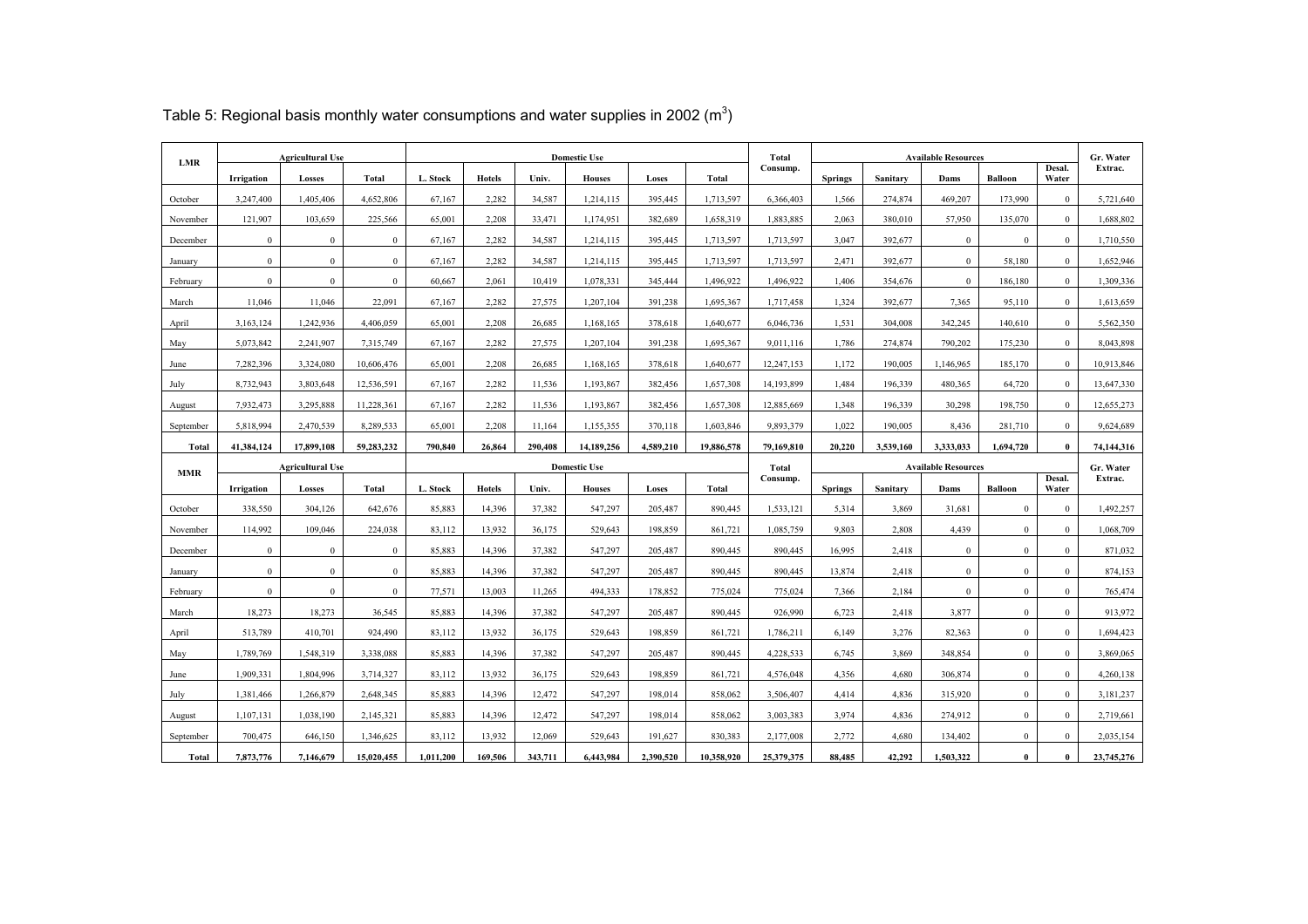|           | <b>Agricultural Use</b><br>GMR |                         |                |          | <b>Domestic Use</b> |        |                              |           |              | Total      | <b>Available Resources</b> |          |                |                |                 | Gr. Water    |
|-----------|--------------------------------|-------------------------|----------------|----------|---------------------|--------|------------------------------|-----------|--------------|------------|----------------------------|----------|----------------|----------------|-----------------|--------------|
|           | Irrigation                     | Losses                  | <b>Total</b>   | L. Stock | <b>Hotels</b>       | Univ.  | <b>Houses</b>                | Loses     | Total        | Consump.   | <b>Springs</b>             | Sanitary | Dams           | <b>Balloon</b> | Desal.<br>Water | Extrac.      |
| October   | 252,740                        | 247,317                 | 500,057        | 32,736   | 48,317              | 4,450  | 367,102                      | 135,781   | 588,385      | 1,088,442  | 23,029                     | 4,256    | 43,445         | $\mathbf{0}$   | 9,300           | 1,008,412    |
| November  | 1,122                          | 1,055                   | 2,177          | 31,680   | 46,758              | 4,306  | 355,260                      | 131,401   | 569,405      | 571,582    | 32,477                     | 3,594    | $\mathbf{0}$   | $\mathbf{0}$   | 9,000           | 526,511      |
| December  | $\mathbf{0}$                   | $\overline{0}$          | $\mathbf{0}$   | 32,736   | 48.317              | 4,450  | 367,102                      | 135.781   | 588,385      | 588.385    | 21,738                     | 2,713    | $\mathbf{0}$   | $\mathbf{0}$   | 9.300           | 554,634      |
| January   | $\mathbf{0}$                   | $\mathbf{0}$            | $\bf{0}$       | 32,736   | 48,317              | 4,450  | 367,102                      | 135.781   | 588,385      | 588,385    | 13.792                     | 2,713    | $\mathbf{0}$   | $\mathbf{0}$   | 9.300           | 562,580      |
| February  | $\mathbf{0}$                   | $\mathbf{0}$            | $\mathbf{0}$   | 29,568   | 43,641              | 1,335  | 331,576                      | 121,836   | 527,956      | 527,956    | 9,013                      | 2,450    | $\mathbf{0}$   | $\bf{0}$       | 8,400           | 508,093      |
| March     | 259                            | 259                     | 518            | 32,736   | 48,317              | 4,450  | 367,102                      | 135.781   | 588,385      | 588.903    | 11.705                     | 3,255    | $\mathbf{0}$   | $\mathbf{0}$   | 9.300           | 564,644      |
| April     | 29.294                         | 28,951                  | 58,245         | 31,680   | 46,758              | 4,306  | 355,260                      | 131,401   | 569,405      | 627,650    | 19.646                     | 3,675    | 50.337         | $\mathbf{0}$   | 9,000           | 544,992      |
| May       | 616,522                        | 578,845                 | 1,195,367      | 32,736   | 48,317              | 4,450  | 367,102                      | 135,781   | 588,385      | 1,783,752  | 36,015                     | 4,340    | 583,280        | $\bf{0}$       | 9,300           | 1,150,817    |
| June      | 1.310.393                      | 1,213,543               | 2.523.936      | 31,680   | 46,758              | 4,306  | 355,260                      | 131.401   | 569,405      | 3,093,341  | 30.208                     | 5,250    | 1,341,042      | $\mathbf{0}$   | 9,000           | 1,707,841    |
| July      | 1,459,658                      | 1,363,326               | 2.822.984      | 32,736   | 48,317              | 1,478  | 367,102                      | 134,890   | 584,522      | 3,407,506  | 31,758                     | 5,425    | 518,005        | $\mathbf{0}$   | 9.300           | 2,843,018    |
| August    | 1,122,033                      | 1,100,516               | 2,222,549      | 32,736   | 48,317              | 1,478  | 367,102                      | 134,890   | 584,522      | 2,807,071  | 25,414                     | 5,425    | $\mathbf{0}$   | $\mathbf{0}$   | 9,300           | 2,766,932    |
| September | 672,550                        | 658,538                 | 1,331,088      | 31,680   | 46,758              | 1,431  | 355,260                      | 130,538   | 565,667      | 1,896,755  | 21,029                     | 5,250    | $\overline{0}$ | $\mathbf{0}$   | 9,000           | 1,861,476    |
| Total     | 5.464,572                      | 5.192.349               | 10,656,921     | 385,435  | 568,889             | 40.892 | 4.322.330                    | 1.595.264 | 6,912,809    | 17,569,730 | 275.824                    | 48.347   | 2,536,109      | $\mathbf{0}$   | 109.500         | 14,599,950   |
|           |                                |                         |                |          |                     |        | <b>Domestic Use</b><br>Total |           |              |            | <b>Available Resources</b> |          |                |                |                 |              |
|           |                                | <b>Agricultural Use</b> |                |          |                     |        |                              |           |              |            |                            |          |                |                |                 | Gr. Water    |
| NC        | Irrigation                     | Losses                  | <b>Total</b>   | L. Stock | <b>Hotels</b>       | Univ.  | <b>Houses</b>                | Loses     | <b>Total</b> | Consump.   | <b>Springs</b>             | Sanitary | Dams           | <b>Balloon</b> | Desal.<br>Water | Extrac.      |
| October   | 3.838.690                      | 1.956.849               | 5,795,539      | 185.785  | 64.995              | 76,418 | 2.128.515                    | 736,714   | 3.192.427    | 8.987.966  | 29.909                     | 282.999  | 544.333        | 173.990        | 9 300           | 8,222,309    |
| November  | 238.021                        | 213,760                 | 451,781        | 179.792  | 62.898              | 73.952 | 2.059.853                    | 712.949   | 3.089.444    | 3,541,225  | 44.343                     | 386.412  | 62,389         | 135.070        | 9.000           | 3,284,021    |
| December  | $\mathbf{0}$                   | $\overline{0}$          | $\mathbf{0}$   | 185,785  | 64,995              | 76,418 | 2,128,515                    | 736,714   | 3,192,427    | 3.192.427  | 41,780                     | 397.808  | $\mathbf{0}$   | $\mathbf{0}$   | 9.300           | 3,136,216    |
| January   | $\mathbf{0}$                   | $\mathbf{0}$            | $\mathbf{0}$   | 185,785  | 64.995              | 76,418 | 2.128.515                    | 736.714   | 3.192.427    | 3.192.427  | 30.137                     | 397.808  | $\mathbf{0}$   | 58.180         | 9.300           | 3,089,679    |
| February  | $\theta$                       | $\mathbf{0}$            | $\overline{0}$ | 167,806  | 58,705              | 23,019 | 1,904,240                    | 646,131   | 2,799,902    | 2,799,902  | 17,785                     | 359,310  | $\mathbf{0}$   | 186,180        | 8,400           | 2,582,903    |
| March     | 29,577                         | 29,577                  | 59,154         | 185,785  | 64,995              | 69,407 | 2,121,503                    | 732,507   | 3,174,197    | 3,233,351  | 19,752                     | 398,350  | 11,242         | 95,110         | 9,300           | 3,092,274    |
| April     | 3,706,207                      | 1,682,587               | 5,388,794      | 179,792  | 62,898              | 67,167 | 2,053,068                    | 708,877   | 3,071,802    | 8,460,596  | 27,326                     | 310,959  | 474,945        | 140,610        | 9,000           | 7,801,764    |
| May       | 7,480,134                      | 4,369,070               | 11,849,204     | 185,785  | 64,995              | 69,407 | 2,121,503                    | 732,507   | 3,174,197    | 15,023,401 | 44,546                     | 283,083  | 1,722,336      | 175,230        | 9,300           | 13,063,780   |
| June      | 10,502,120                     | 6,342,619               | 16,844,739     | 179,792  | 62,898              | 67,167 | 2,053,068                    | 708,877   | 3,071,802    | 19,916,541 | 35,736                     | 199,935  | 2,794,881      | 185,170        | 9,000           | 16,881,824   |
| July      | 11,574,066                     | 6,433,854               | 18,007,920     | 185,785  | 64,995              | 25,486 | 2,108,266                    | 715,360   | 3.099.892    | 21,107,812 | 37,656                     | 206,600  | 1,314,290      | 64,720         | 9.300           | 19,671,585   |
| August    | 10,161,638                     | 5.434.593               | 15,596,231     | 185,785  | 64,995              | 25,486 | 2,108,266                    | 715,360   | 3.099.892    | 18,696,123 | 30,736                     | 206.600  | 305.210        | 198,750        | 9.300           | 18, 141, 866 |
| September | 7.192.019                      | 3,775,227               | 10,967,246     | 179,792  | 62.898              | 24.664 | 2.040.258                    | 692.284   | 2,999,895    | 13,967,141 | 24,823                     | 199.935  | 142,838        | 281,710        | 9.000           | 13,521,319   |

Table 6: Regional basis monthly water consumptions and water supplies in 2002 (m<sup>3</sup>)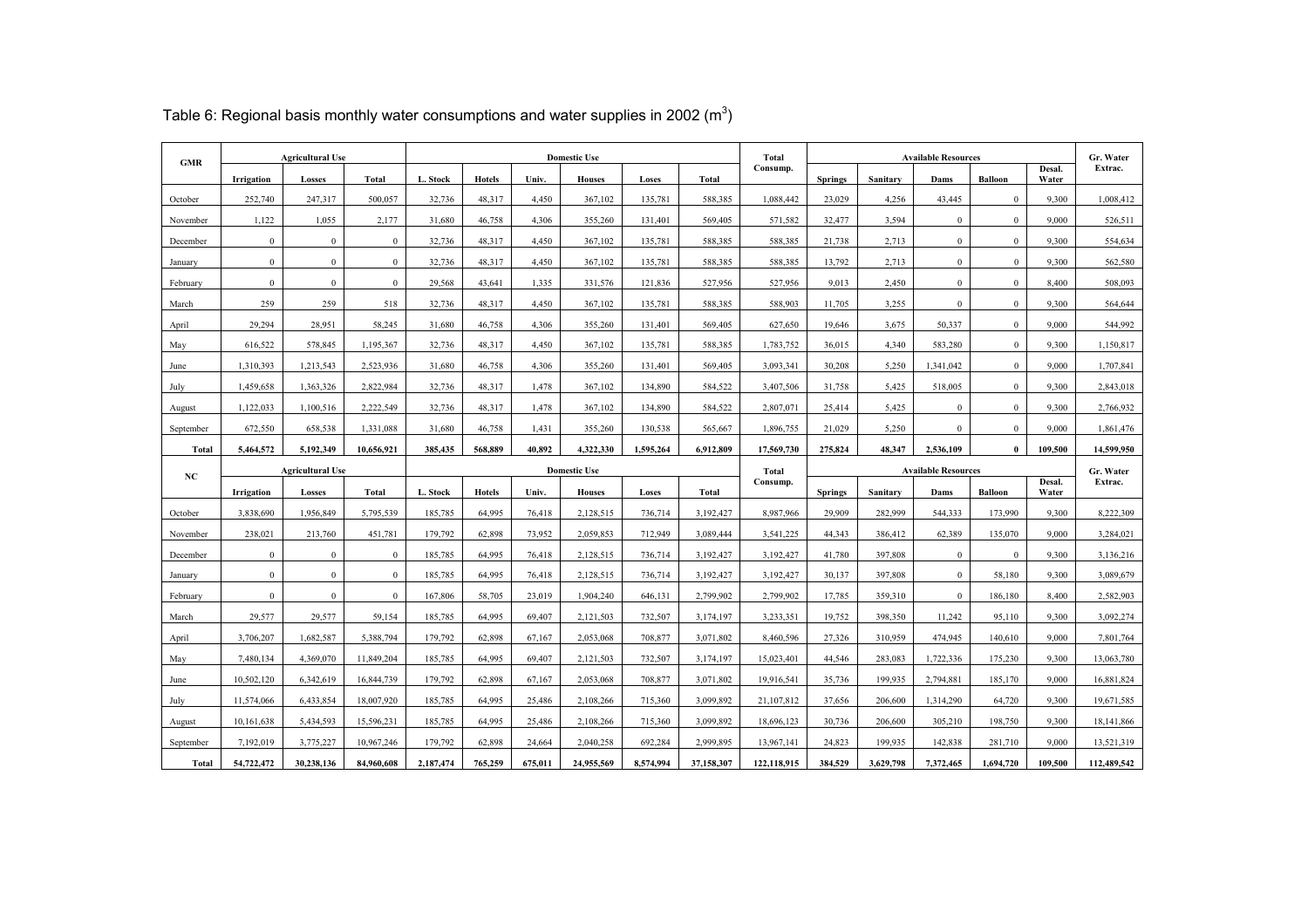| Aquifer               | Region           | Sub-region   |       | <b>Safe Yield</b> |       | <b>Water Withdrawals</b> | <b>Aquifer Situation</b> |                |  |
|-----------------------|------------------|--------------|-------|-------------------|-------|--------------------------|--------------------------|----------------|--|
|                       |                  |              | Wet   | <b>Drought</b>    | Wet   | <b>Drought</b>           | Wet                      | <b>Drought</b> |  |
| Guzelyurt             | Lefkosa          | Guzelyurt    | 37.00 | 17.50             | 65.80 | 52.40                    | $-28.80$                 | $-34.90$       |  |
| Lefke                 |                  | Lefke        | 15.50 | 4.00              | 3.60  | 2.30                     | 18.90                    | 1.70           |  |
| Yesilirmak            |                  | Lefke        | 7.00  | 2.00              |       |                          |                          |                |  |
| Lefkosa               |                  | Lefkosa      | 6.00  | 0.30              | 0.00  | 0.00                     | 6.00                     | 0.30           |  |
| <b>Girne Montains</b> |                  | Degirmenlik  | 10.00 | 5.00              | 4.80  | 2.70                     | 5.20                     | 2.30           |  |
|                       |                  | <b>Total</b> | 75.50 | 28.80             | 74.20 | 57.40                    | 1.30                     | $-30.60$       |  |
| Girne Coast           | Girne            | Girne        | 9.00  | 1.50              | 11.10 | 8.80                     | $-2.10$                  | $-7.30$        |  |
| Korucam               |                  | Camlibel     | 1.10  | 0.20              | 1.50  | 0.90                     | $-0.40$                  | $-0.70$        |  |
| Akdeniz               |                  | Camlibel     | 1.50  | 0.25              | 2.00  | 1.60                     | $-0.50$                  | $-1.35$        |  |
|                       |                  | Total        | 11.60 | 1.95              | 14.60 | 11.30                    | $-3.00$                  | $-9.35$        |  |
| E. Mesaoria           | Magosa           | Magosa A     | 5.00  | 1.00              | 7.70  | 6.20                     | $-1.20$                  | $-4.70$        |  |
| Maras                 |                  | Magosa A     | 1.50  | 0.50              |       |                          |                          |                |  |
| Turkmenkoy            |                  | Akdogan      | 0.50  | 0.30              |       |                          |                          |                |  |
| Beyarmudu             |                  | Akdogan      | 0.50  | 0.20              | 3.80  | 3.10                     | $-1.20$                  | $-2.00$        |  |
| Cayonu                |                  | Akdogan      | 0.80  | 0.30              |       |                          |                          |                |  |
| Incirli               |                  | Akdogan      | 0.80  | 0.30              |       |                          |                          |                |  |
| Guvercinlik           |                  | Magosa B     | 0.60  | 0.40              | 0.90  | 0.70                     | $-0.30$                  | $-0.30$        |  |
| Buyukkonuk            |                  | Mehmetcik    | 0.50  | 0.20              | 2.20  | 1.80                     | $-1.70$                  | $-1.60$        |  |
| Karpaz                |                  | Y. Erenkoy   | 1.50  | 0.20              | 6.10  | 5.00                     | $-3.10$                  | $-4.10$        |  |
| Yesilkov              |                  | Y. Erenkov   | 1.50  | 0.70              |       |                          |                          |                |  |
| Jips Aquifers         | <b>Scattered</b> | Scattered    | 3.60  | 0.75              | 3.00  | 2.40                     | $-1.50$                  | $-1.70$        |  |
|                       |                  | Total        | 16.80 | 4.85              | 23.70 | 19.20                    | $-9.00$                  | $-14.40$       |  |

Table 7: The aquifer capacities and the water extractions in wet and dry season in 2002 (MCM)

# **Conclusions and Recommendations**

- 1. Almost 50 % of the irrigation water is lost due existing poor irrigation system. Hence, adoption of new irrigation techniques will save annually 20 MCM of water and will reduce the water extraction from the aquifers.
- 2. The total annual conveyance losses in pipelines and pipe networks are about 8.6 MCM. New installations of pipes may save up to 5.7 MCM of water within the conveyance system.
- 3. In summer seasons, the monthly water withdrawals from the aquifers reach to the maximum values. Knowing that the safe yield capacity is limited, grow of rainfed crop patterns should be encouraged in the country which does not require any irrigation water in summer times.
- 4. The total amount of water that is used in year 2002 is 101.8 MCM of which 93.2 MCM is obtained from the groundwater resources. It should be noted, that this extraction is highly above the aquifers safe yield capacity and it is expected that, if this policy continues, the aquifer will be depleted in 15 years time.
- 5. Considering the total annual rainfall within the region, it is obvious that construction of new dams at suitable locations will serve for the irrigation requirements and will also reduce the water extractions from the aquifer.
- 6. Water of 3.6 MCM that is treated by the sanitary plants and is diverted to the sea without any utilization, needs better planning so as to gain this amount. Therefore, the farmers must be educated and trained systematically.
- 7. It is interesting to note that, although the water bags that are not functioning now, but were filled free of charge from Turkey, costs nearly 0.33 USD per  $m<sup>3</sup>$ . Since there is no proper metering system and appropriate payment policy within NC, the utilization of this distributed water could not be controlled and hence, caused the municipalities to be in depth. For this reason, a water law must be established soon and a proper distribution and costing of water within different sectors